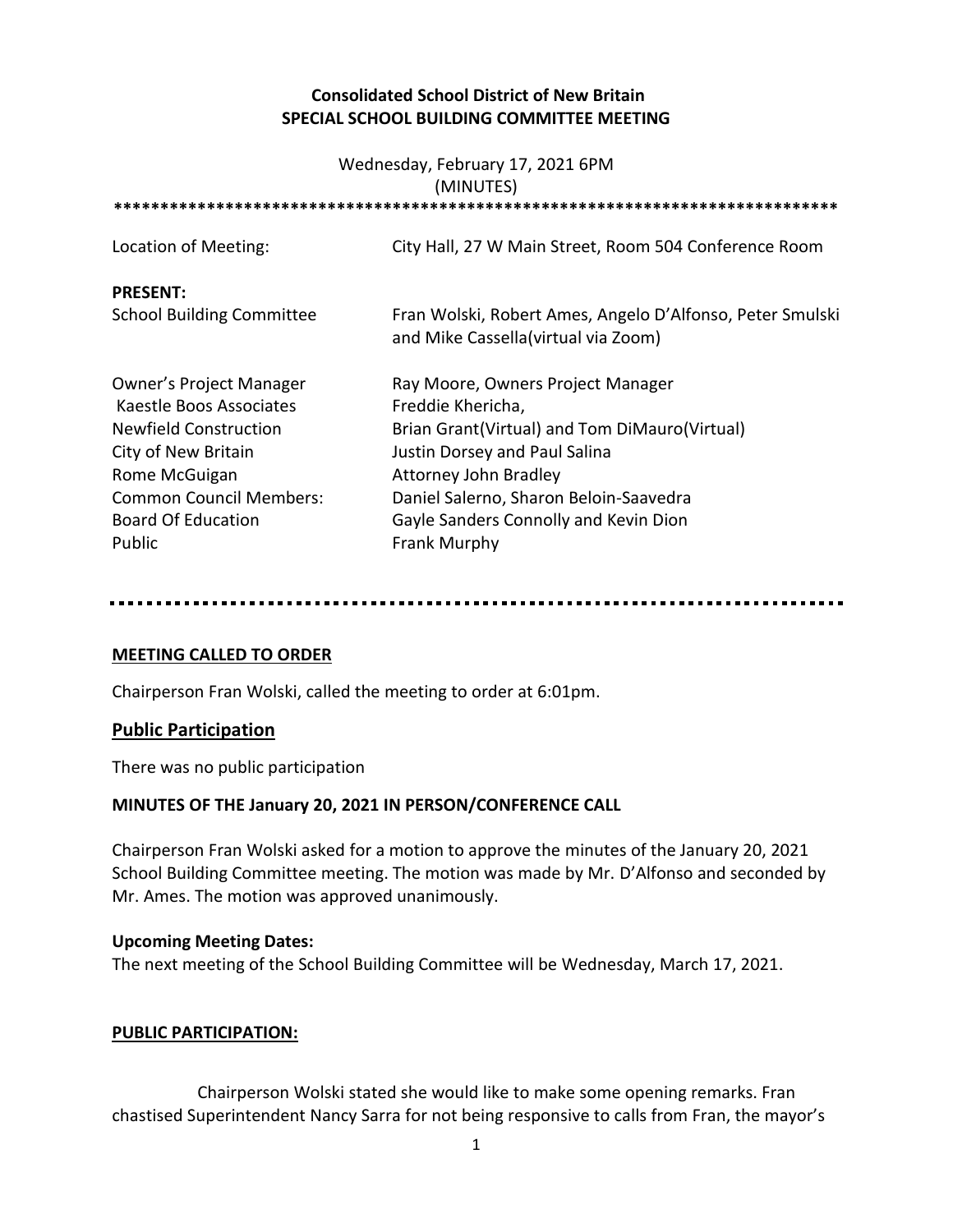office and others associated with the Chamberlain project. Fran indicated that the lack of response from the school administration and the BOE on a school project valued at \$50 million with a 95% state reimbursement was shameful. Fran also spoke of the public defamation of character of Ray Moore in a public BOE finance meeting where a public review of Ray's job performance was discussed. In all past reviews of Ray Moore's performance evaluations by Assistant Superintendents Ron Jakubowski and Paul Salina, Ray's knowledge of his duties and his execution of special school building projects was always stellar. In the last two years under Nancy Sarra, Ray was not aware of any negative job reviews in his official file. Fran noted that there was an issue with closing out former school building projects, but some of those projects pre-dated Ray's arrival in New Britain. In many instances Ray was working on new projects as well as maintaining the current school facilities and could not concentrate on closeouts. Fran also strongly noted that the school district financial officer Kevin Kane and those before him, knew of open projects and also had a responsibility in the lack of closeouts since the project closeouts had financial ramifications. Fran also indicated that the school administration and BOE always has worked closely with the SBC to complete school building projects which were a positive benefit for our families. It is only most recently, that the superintendent and BOE have become an obstacle to the success of these projects. Fran also noted the insistence that SBC committees be held in the evening. For many years, the time had been set at noon due to the fact that the committee would often meet at the school site to take tours of the work as a visual update of progress. To do so at night would not be practical nor safe. Night meetings with construction personnel in attendance also cost more since contractors attended out of their normal work day and charged for that time. Fran hoped that the Common Council would provide the time exemption to the SBC as they have to some other city commissions which meet at times other than the evening. Fran also noted that the state gives the authority to supervise school building projects to the SBC. The school district/BOE only are involved in the feasibility studies and design for educational needs. Once those items are completed the responsibility of construction rests solely with the SBC. Fran also noted that while the BOE has thrown the ordinance stating they have to approve the architect in the face of the SBC, they have ignored the ordinance which indicates the school department must provide support from the Facilities Department. At this point, the Facilities Department has refused communication with the SBC and contractors since last September. Fran also noted that hiring Ray Moore as the project manager had been discussed with the school administration and the SBC since the spring of 2020 and the school's decision to extend Ray's tenure as an employee for 90 days past his retirement date led the SBC to believe they were supportive of Ray staying on as the project manager. Fran also noted the order for Chamberlain school staff and other school staff to have no communication with the SBC or contractors was unprecedented and was cause for the project to come to a standstill and possibly be canceled. If that were to occur and the funding was lost, this would be directly on the heads of the school district. The division between the school district and the SBC has become severe and it will take a long time to heal

### **C. CHAMBERLAIN Elementary Addition/Reno as New**

#### **1. Discussion and or action concerning outstanding issues Chamberlain School**

Chairperson Wolski asked Fred Khericha of KBA to provide the SBC with an update of the Chamberlain project. Mr. Khericha stated KBA and the design team was 90% complete with the final Construction Documents(CD) and the final design plans will be submitted to the state on February 26, 2021. Mr. Khericha stated he had three letters to the OSCGR that need to be placed on school letterhead and signed by the Superintendent. Mr. Khericha stated he needs help from everyone to get the documents signed and submitted. Mr. Khericha further stated in the next few months a lot of paperwork coordination is required between the Superintendent,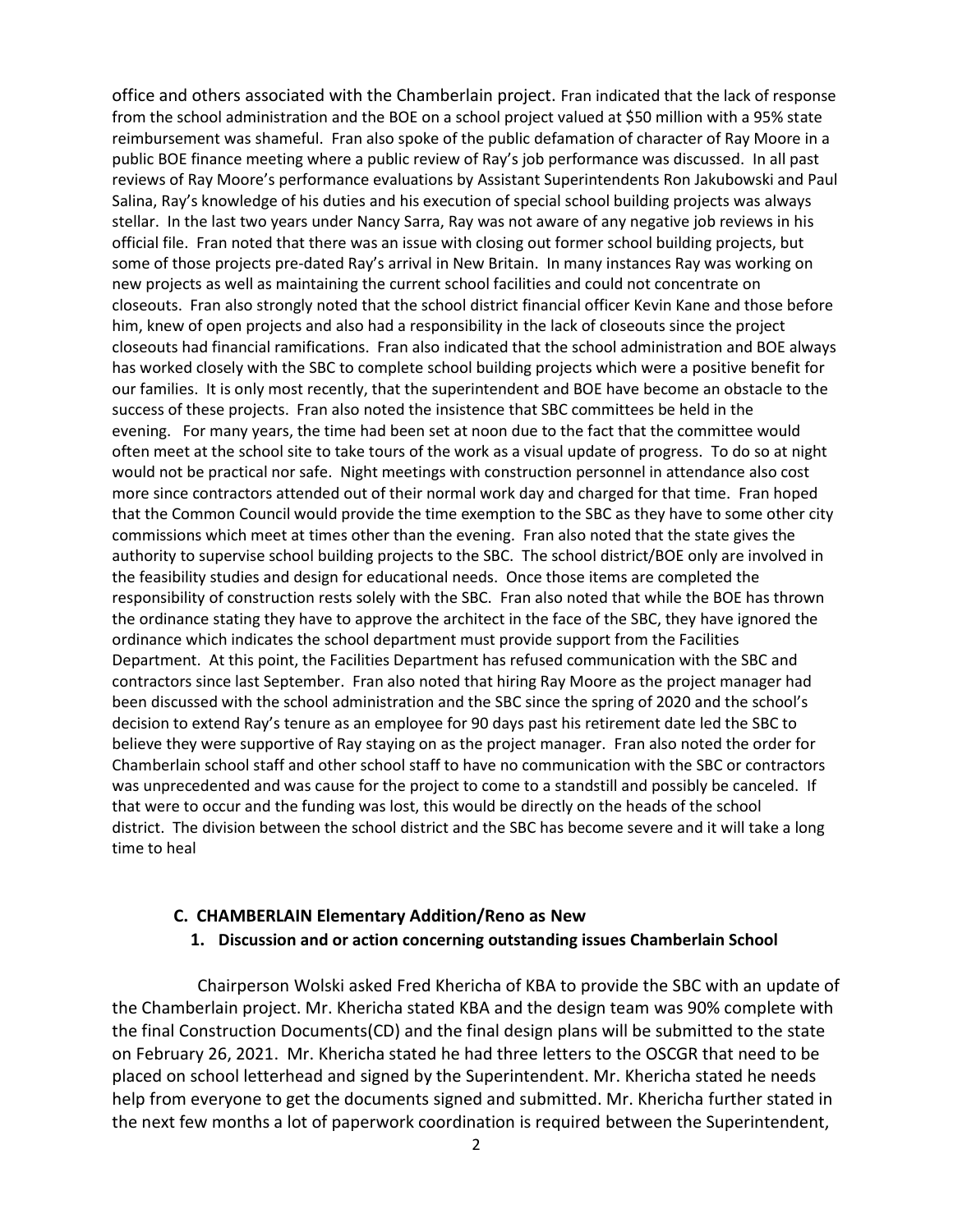BOE and architect to get the plans submitted to OSCGR. The Superintendents cooperation is vital to having the CD plans and specifications approved by the BOE. BOE approval is a required action prior to submitting the CD documents with the State for bidding in June 2021.

**B. SMALLEY ELEMENTARY SCHOOL (Addition/Renovate As New/Site Improvements) – INVOICES/APPLICATIONS & CERTIFICATES FOR PAYMENT**

Paul Salina had no news to update on the approved proposal from Tesla to remove and re-install of solar panels at Smalley School. Newfield reports that Smalley continues to have issues with roof leaks. Before Tesla does any work on the roof to install solar panels, it is highly recommended that an inspection and visual record of the roof be taken to ensure that any future roof leaks or issues are attributed to the proper cause or warrenty.

# **A. CHAMBERLAIN ELEMENTARY SCHOOL (Addition/Renovate As New/Site Improvements) – INVOICES/APPLICATIONS & CERTIFICATES FOR PAYMENT**

**1. Kaestle Boos – Invoice 20004.01-6 – dated 1/29/2021 - \$100,000.00 (Professional Services)** Mr. Ames made a motion to approve payment. Second by Mr. D'Alfonso. Approved unanimously.

**2. Horizon Engineering Assoc. Invoice R2020Z-203-1 dated 12/31/2020-\$3,605.00 Commissioning Services** Mr. Ames made a motion to approve payment. Second by Mr. Smulski. Approved unanimously.

**3. Horizon Engineering Assoc. Invoice R2020Z-203-2 dated 1/29/2021- \$4095.00 Commissioning Services** Mr. Ames made a motion to approve payment. Second by Mr. Smulski. Approved unanimously.

### **4. Fuss & O'Neill, Inc. Invoice# 0227142 dated November 19, 2020- \$9,598.00 HazMat Materials Testing and Abatement Monitoring Services** Mr.

D'Alfonso made a motion to approve payment. Second by Mr. Smulski. Approved unanimously.

### **5. HHS Mechanical Contractors, Inc. Invoice# 024160 \$1,200.00**

**Fire Suppression System Pressure Test** Mr. Smulski made a motion to approve payment. Second by Mr. Ames. Approved unanimously.

### **6. Versteeg Associates – Approval of Contract \$13,500.00**

**Third Party Plan Review** Mr. Smulski made a motion to approve the contract for \$13,500.00 to Versteeg Associates. Second by Mr. D'Alfonso. Approved unanimously.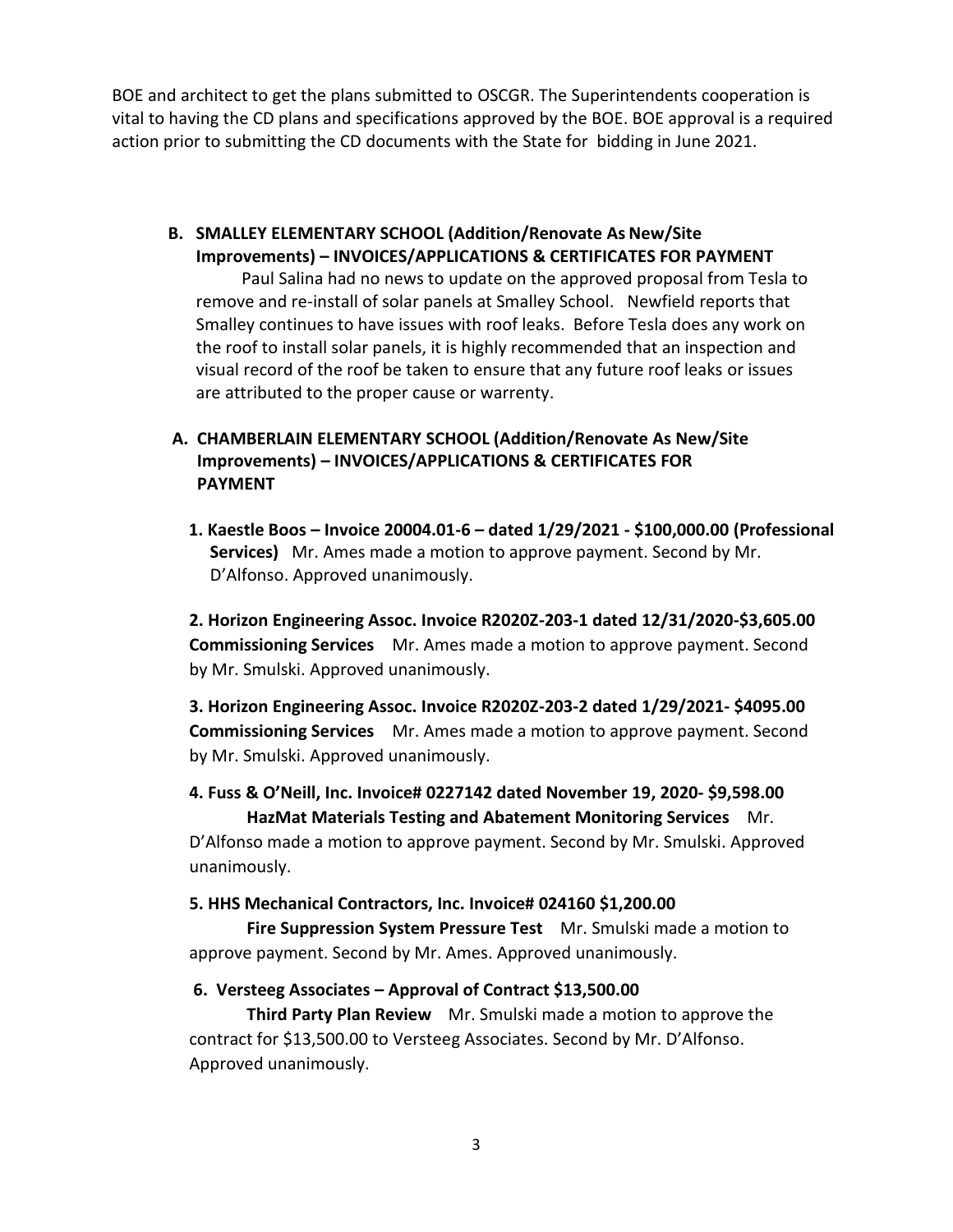A motion was made to add another item to the agenda: Contract buyout/payment of hours on project to Ray Moore (invoice to be provided) Motion: Smulski/D'Alfonso-Approved unanimously.

### **Executive Session: At 6:31PM**

Chairperson Wolski asked for a motion for the SBC to enter into executive session to discuss pending claims and litigation. Invited to executive session: Justin Dorsey, Sharon Beloin-Saavedra, Dan Salerno, Paul Salina, Atty Jack Bradley. Motion made by Mr. Smulski and seconded by Mr. D'Alfonso- Approved unanimously..

The SBC reconvened the public meeting at 7:04PM from executive session. Motion to reconvene by Mr. Ames, seconded by Mr. D'Alfonso Approved unanimously.

An agreement has been reached with the school district/BOE. Board of Education member Gayle Sanders Connolly spoke on behalf of the BOE and the superintendent. If Ray Moore steps down as the project manager and the School Facilities Department assumes its former duties as the project manager, the BOE agrees to accept KBA as the approved architect and Newfield as the Construction Manager. These items will be ratified at a special BOE meeting. All school personnel will immediately be notified of their ability to speak with and cooperate with all construction vendors, and the Facilities Department will provide SBC meeting space, clerical support to receive and maintain all paper work associated with any SBC building projects and will facilitate SBC meeting notifications and keep records. Motion: Smulski/Amescarried.

 A motion to buy out Ray Moore's contract and to pay for hours worked on this project was made by Smulski/Ames- Approved unanimously.

Chairperson Fran Wolski indicated that she will resign from the SBC at the March 17, 2021 SBC meeting. She has served as a member of the SBC for twenty-two years and has successfully seen projects valued at over \$600 million come in all under budget and on time. She has worked under several Mayors and several Superintendents and has never experienced such difficulty as she has during the last six months under the current superintendent. The SBC works for the betterment of the school district and our city families and the lack of cooperation in recent months has been unprecedented. The SBC is one of the best committees the City has and has always been watchful of the taxpayers' dollars. With Fran's resignation, this will leave three vacant positions on the SBC and must be filled by the Mayor.

### **ADJOURNMENT**

Motion to adjourn made at 7:15 by D'Alfonso/Smulski-motion Approved unanimously.

cc: Ms. Sarra, Superintendent Board of Education Members Mayor Stewart